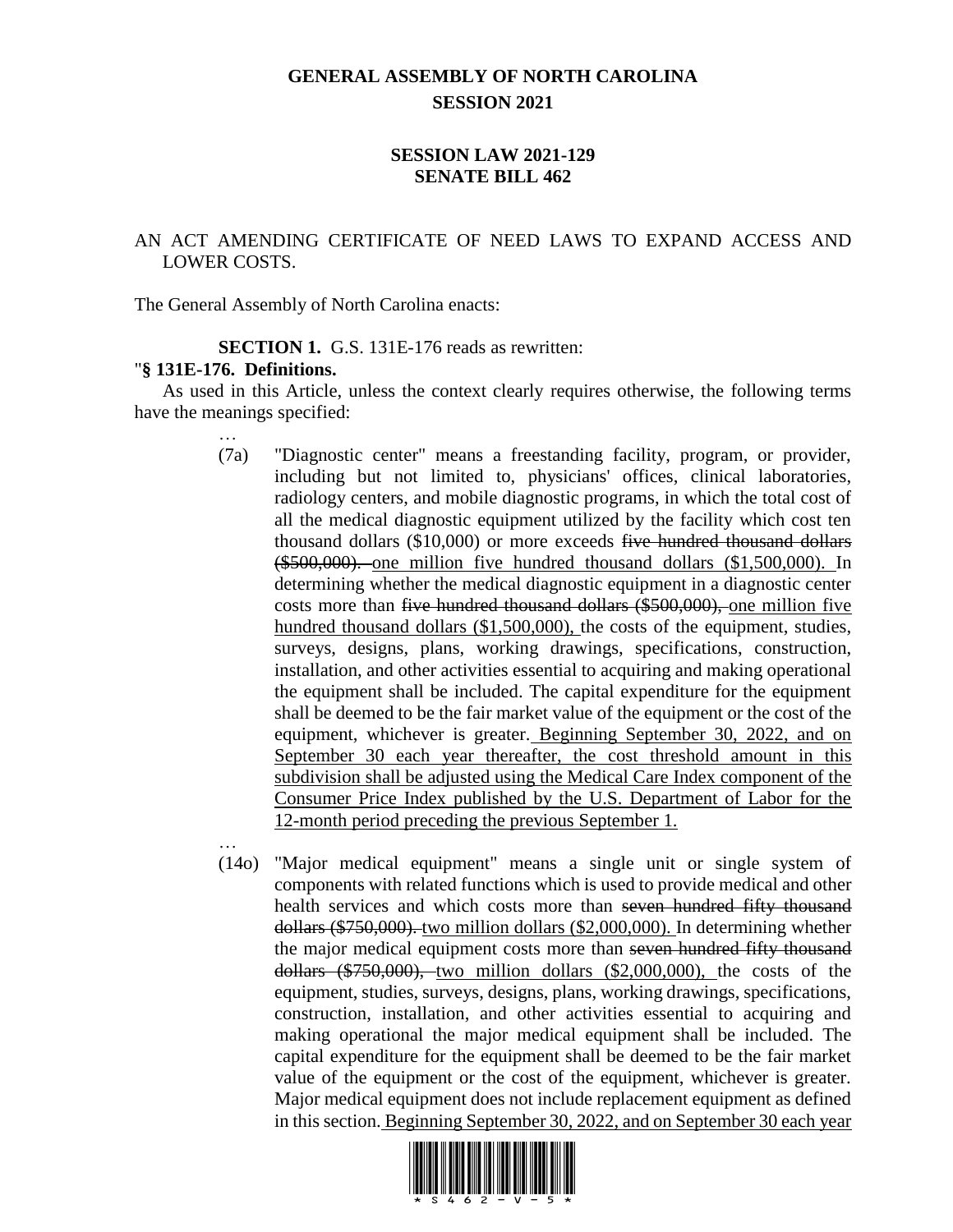thereafter, the cost threshold amount in this subdivision shall be adjusted using the Medical Care Index component of the Consumer Price Index published by the U.S. Department of Labor for the 12-month period preceding the previous September 1.

- (16) "New institutional health services" means any of the following:
	- …

…

b. Except as otherwise provided in G.S. 131E-184(e), the obligation by any person of a capital expenditure exceeding two-four million dollars  $(*2,000,000)$   $(*4,000,000)$  to develop or expand a health service or a health service facility, or which relates to the provision of a health service. The cost of any studies, surveys, designs, plans, working drawings, specifications, and other activities, including staff effort and consulting and other services, essential to the acquisition, improvement, expansion, or replacement of any plant or equipment with respect to which an expenditure is made shall be included in determining if the expenditure exceeds two-four million dollars (\$2,000,000).(\$4,000,000). Beginning September 30, 2022, and on September 30 each year thereafter, the amount in this sub-subdivision shall be adjusted using the Medical Care Index component of the Consumer Price Index published by the U.S. Department of Labor for the 12-month period preceding the previous September 1.

…." **SECTION 2.** G.S. 131E-189 is amended by adding the following new subsections to read:

"(d) Notwithstanding subsections (a), (b), or (c) of this section, a certificate of need issued by the Department for the construction of a health service facility on or after October 1, 2021, expires if the holder of the certificate of need fails to execute or commit to a contract for design services for the project authorized by the certificate of need within the following time frames:

- (1) For a project that costs over fifty million dollars (\$50,000,000), the holder of the certificate of need shall execute or commit to a contract for design services for the project authorized by the certificate of need within four years after the date the Department's decision to approve the certificate of need for that project becomes final.
- (2) For a project that costs fifty million dollars (\$50,000,000) or less, the holder of the certificate of need shall execute or commit to a contract for design services for the project authorized by the certificate of need within two years after the date the Department's decision to approve the certificate of need for that project becomes final.

(e) Notwithstanding subsections (a), (b), or (c) of this section, a certificate of need issued by the Department for the construction of a health service facility prior to October 1, 2021, expires if the holder of the certificate of need fails to execute or commit to a contract for design services for the project authorized by the certificate of need within the following time frames:

- (1) For a project that costs over fifty million dollars (\$50,000,000), the holder of the certificate of need shall execute or commit to a contract for design services for the project authorized by the certificate of need by October 1, 2025.
- (2) For a project that costs fifty million dollars (\$50,000,000) or less, the holder of the certificate of need shall execute or commit to a contract for design services for the project authorized by the certificate of need by October 1, 2023.